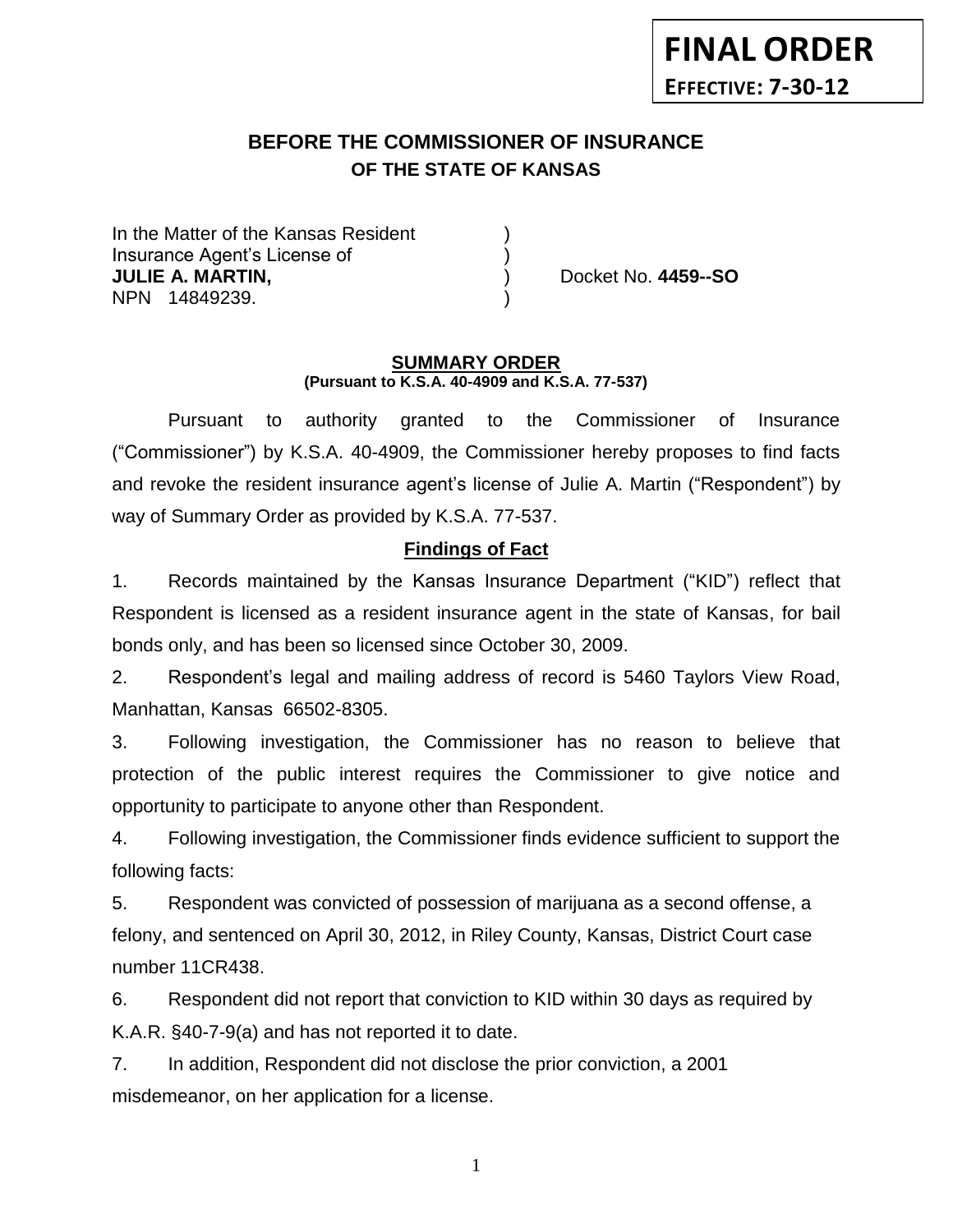8. By letter dated June 7, 2012, and mailed to Respondent's address of record,

counsel for KID invited Respondent to reply within 15 business days if she disputed the above facts.

9. To date, Respondent has not replied, and the letter has not been returned; thus, the facts are deemed undisputed.

### **Applicable Law**

10. K.S.A. 40-4909(a) provides, in relevant part:

"The commissioner may deny, suspend, revoke or refuse renewal of any license issued under this act if the commissioner finds that the applicant or license holder has:

(1) Provided incorrect, misleading, incomplete or untrue information in the license application.

(2) Violated: (A) Any provision of chapter 40 of the Kansas Statutes Annotated, and amendments thereto, or any rule and regulation promulgated thereunder; . . .

(3) Obtained or attempted to obtain a license under this act through misrepresentation or fraud. . . .

(6) Been convicted of a misdemeanor or felony. . . ." K.S.A. 2011 Supp. 40-4909(a).

11. K.A.R.40-7-9(a) requires a licensed agent to report a criminal conviction to the Commissioner within 30 days of the occurrence.

12. In addition, the Commissioner may revoke any license issued under the Insurance Agents Licensing Act if the Commissioner finds that the interests of the insurer or the insurable interests of the public are not properly served under such license. K.S.A. 2011 Supp. 40-4909(b).

## **Conclusions of Law**

13. The Commissioner has jurisdiction over Respondent as well as the subject matter of this proceeding, and such proceeding is held in the public interest.

14. The Commissioner finds that Respondent's license may be revoked pursuant to K.S.A. 40-4909(a)(1) and (a)(3) because Respondent provided untrue information in her license application and obtained the license through misrepresentation.

15. The Commissioner also finds that Respondent's license may be revoked pursuant to K.S.A. 40-4909(a)(2)(A) because Respondent has violated K.A.R. §40-7- 9(a) by failing to report a new criminal conviction to the Commissioner.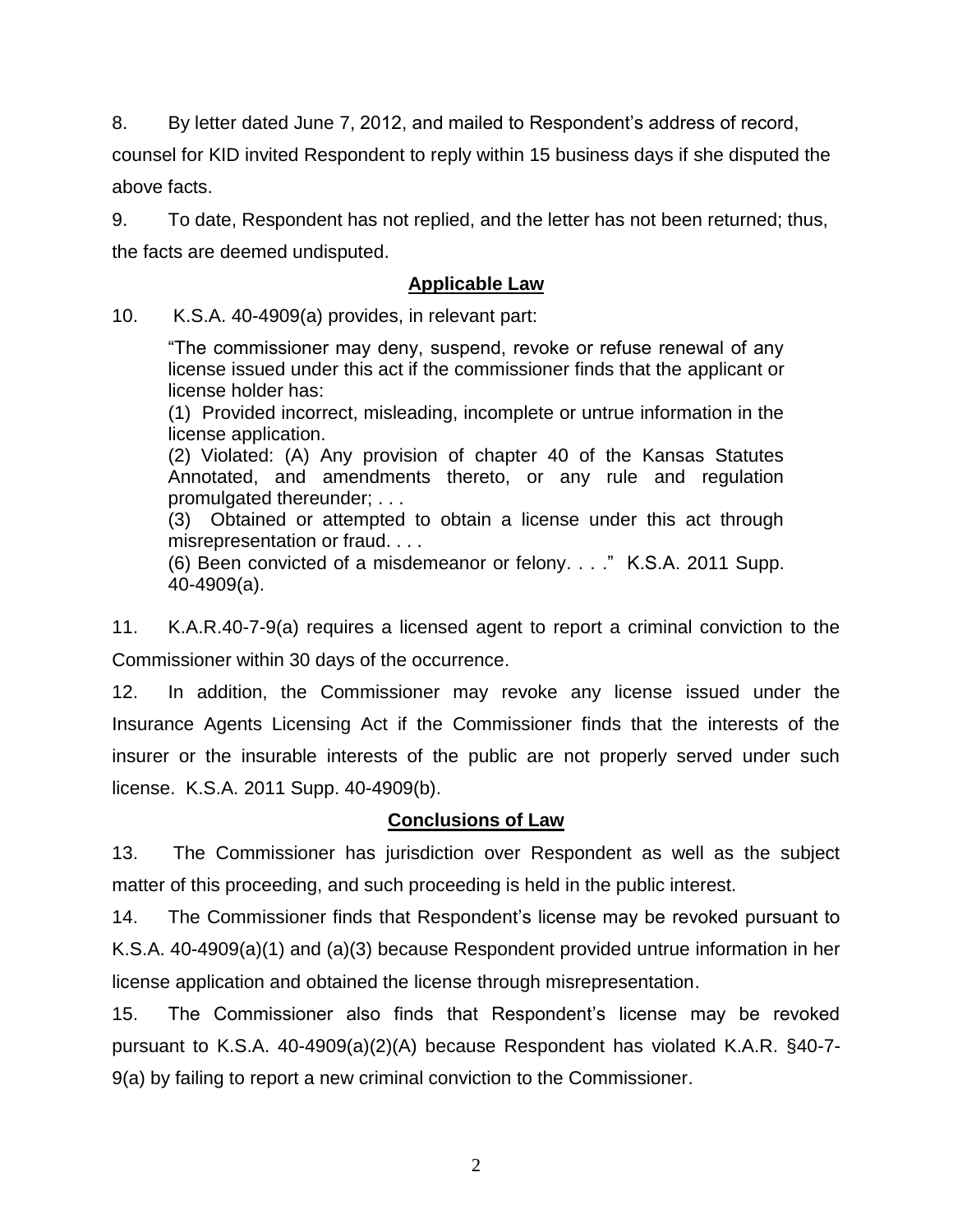16. The Commissioner further finds that Respondent's license may be revoked pursuant to K.S.A. 40-4909(a)(6) because Respondent has been convicted of a felony.

17. Based on the foregoing findings, the Commissioner concludes that sufficient grounds exist for the revocation of Respondent's insurance agent license pursuant to K.S.A. 2010 Supp. 40-4909(a).

18. Further, the Commissioner finds that Respondent's license should be revoked pursuant to K.S.A. 40-4909(b) because it is not serving the interests of the insurer or the insurable interests of the public.

19. Based on the facts and circumstances set forth herein, it appears that the use of summary proceedings in this matter is appropriate, in accordance with the provisions set forth in K.S.A. 77-537(a), in that the use of summary proceedings does not violate any provision of the law, the protection of the public interest does not require the KID to give notice and opportunity to participate to persons other than Respondents, and after investigation, KID believes in good faith that the allegations will be supported to the applicable standard of proof.

#### **Policy to be Served**

Before issuing an insurance agent license, the Commissioner must determine that the applicant is qualified and has not committed any act that would be grounds for denial, suspension, or revocation. K.S.A. 40-4905(b). Further, the Commissioner may revoke any license issued under the Insurance Agents Licensing Act if the Commissioner finds that the interests of the insurer or the insurable interests of the public are not properly served under the license. The following action is appropriate to promote the security and integrity of the insurance business and protect insurance consumers by licensing, or continuing to license, persons or entities to sell, solicit, or negotiate insurance in the State of Kansas only if their conduct indicates they are both qualified and trustworthy.

**THE COMMISSIONER OF INSURANCE THEREFORE ORDERS** that the Kansas resident insurance agent's license of **JULIE A. MARTIN** is hereby **REVOKED,**  and **JULIE A. MARTIN** shall **CEASE and DESIST** from the sale, solicitation, or negotiation of insurance, receiving compensation deriving from the sale, solicitation, or negotiation of insurance conducted on and after the effective date of this order, or

3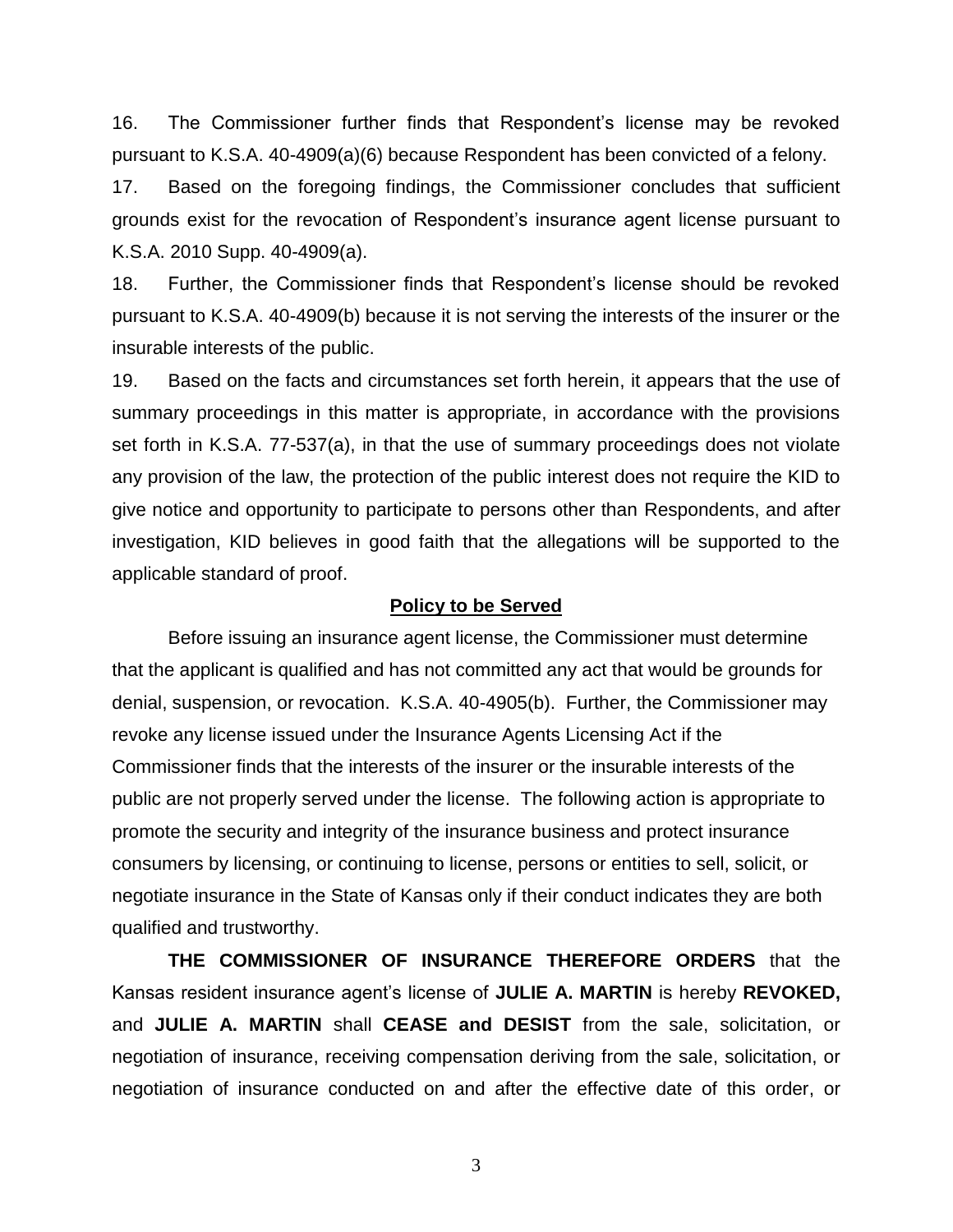performing any act toward the solicitation of or transaction of any business of insurance from and after the effective date of this order.

**It is further ordered**, pursuant to KSA 77-415(b)(2)(A), that this order is designated by KID as precedent.

**IT IS SO ORDERED THIS \_\_10th\_\_ DAY OF JULY 2012, IN THE CITY OF TOPEKA, COUNTY OF SHAWNEE, STATE OF KANSAS.**



\_/s/ Sandy Praeger\_\_\_\_\_\_\_\_\_\_\_\_\_\_\_\_ Sandy Praeger Commissioner of Insurance

BY:

\_/s/ Zachary J.C. Anshutz\_\_\_\_\_\_\_\_\_\_\_ Zachary J.C. Anshutz General Counsel